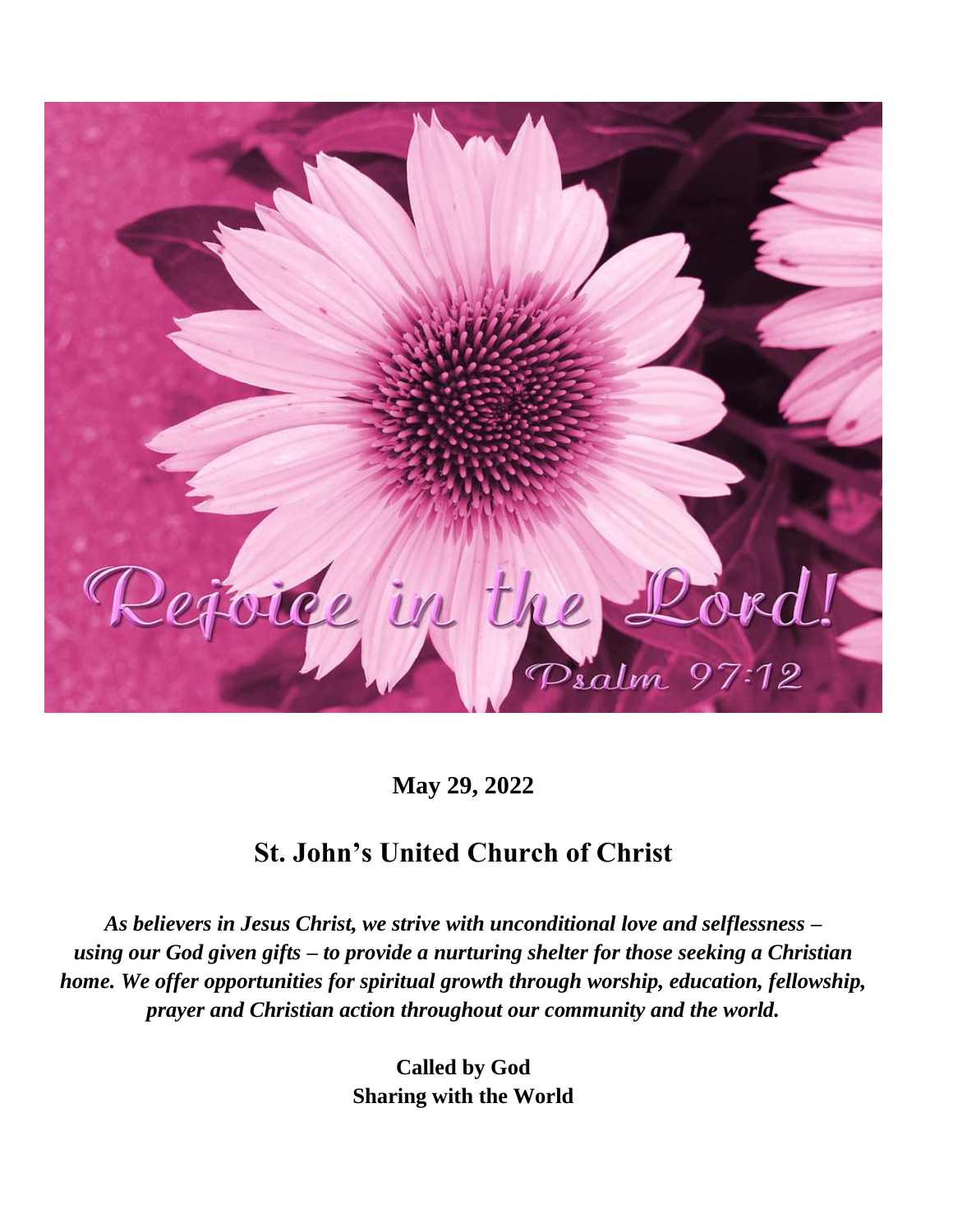## **May 29, 2022 7th Sunday of Easter**

#### **Meditation**

"The prosperity of the soul is the best prosperity." Matthew Henry

# **Chimes**

**Prelude** *Tribute to the Armed Forces- arr. Lloyd Larson Gale Sterner, percussion*

> O Beautiful for Hero's proved in liberating strife, Who more then self their country loved, and mercy more than life! America! America! May God thy gold refine, Till all success be nobleness, and every gain divine!

# **Welcome and Announcements**

**Opening Hymn # 51** *How Great Thou Art*

#### **Verse 1**

Oh Lord, my God When I, in awesome wonder Consider all the worlds Thy hands have made I see the stars, I hear the rolling thunder Thy power throughout the universe displayed

#### **Chorus**

Then sings my soul, my Savior God to Thee How great Thou art, how great Thou art Then sings my soul, my Savior God to Thee How great Thou art, how great Thou art

#### **Verse 2**

And when I think that God, His Son not sparing Sent Him to die, I scarce can take it in That on the cross, my burden gladly bearing He bled and died to take away my sin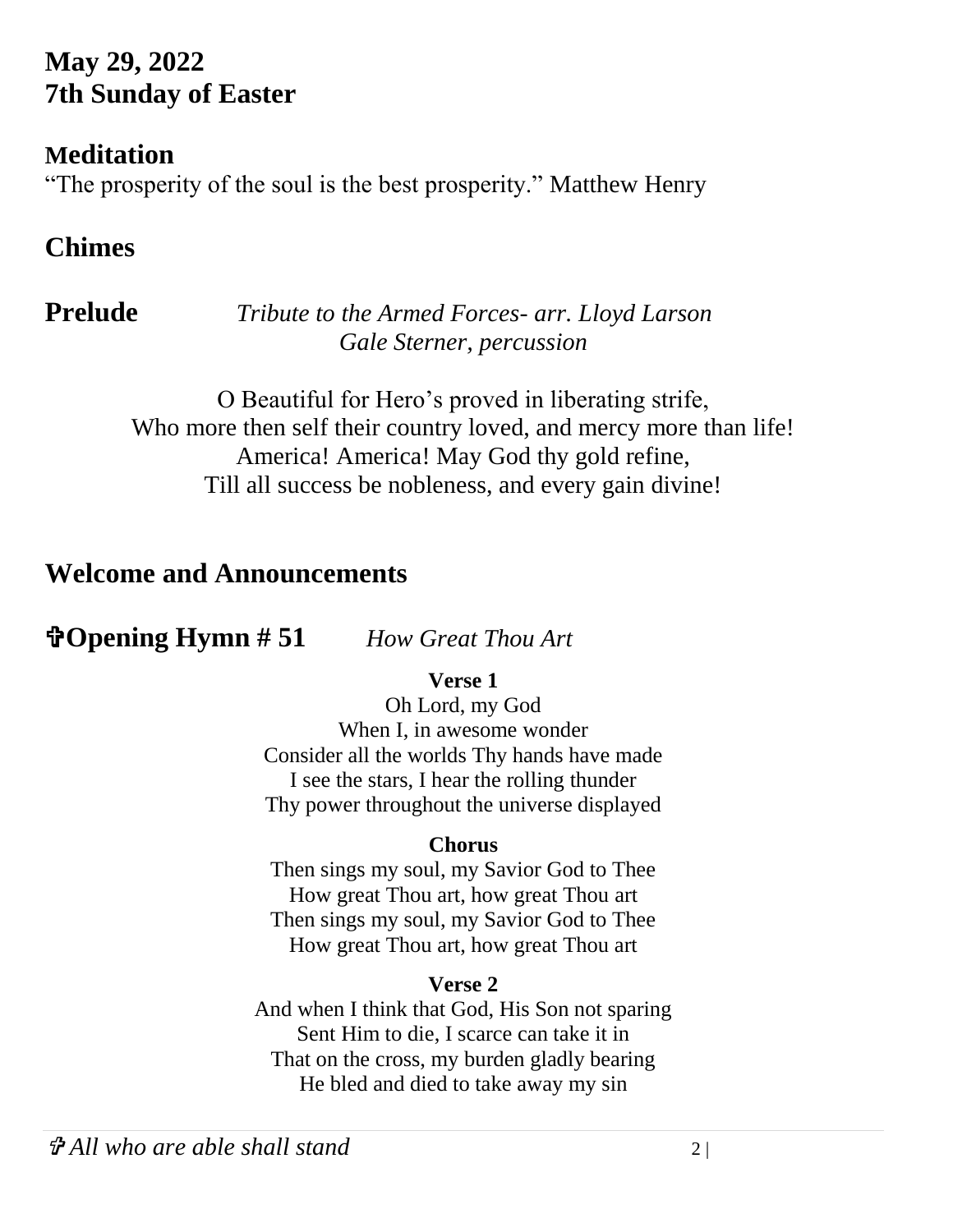#### **Chorus**

Then sings my soul, my Savior God to Thee How great Thou art, how great Thou art Then sings my soul, my Savior God to Thee How great Thou art, how great Thou art

#### **Verse 3**

When Christ shall come, with shout of acclamation And take me home, what joy shall fill my heart Then I shall bow, in humble adoration And then proclaim, my God, how great Thou art

#### **Chorus**

Then sings my soul, my Savior God to Thee How great Thou art, how great Thou art Then sings my soul, my Savior God to Thee How great Thou art, how great Thou art How great Thou art, how great Thou art

# **Lifting up our Joys**

# **Passing of the Peace**

# **Call to Worship (Congregation reads bold print)**

Let us worship God, our light and our salvation.

#### **The Lord is the stronghold of our lives.**

We desire to live in God's house and to seek God in his holy temple.

 **We have come with shouts of joy, to sing and to make music to the Lord.**

Let us worship God in spirit and in truth.

#### **Teach us your ways and make straight our paths in**

#### **this hour of worship and always.**

– based on Psalm 27; John 4:23

# **The Opening Prayer Service Service Service Service Service Service Service Service Service Service Service Service Service Service Service Service Service Service Service Service Service Service Service Service Service Se**

## **Prayer of Confession** *(unison)*

**Gracious God, you encourage us with your love, bringing new life out of death. We confess that we need your life-giving power in our lives and in our**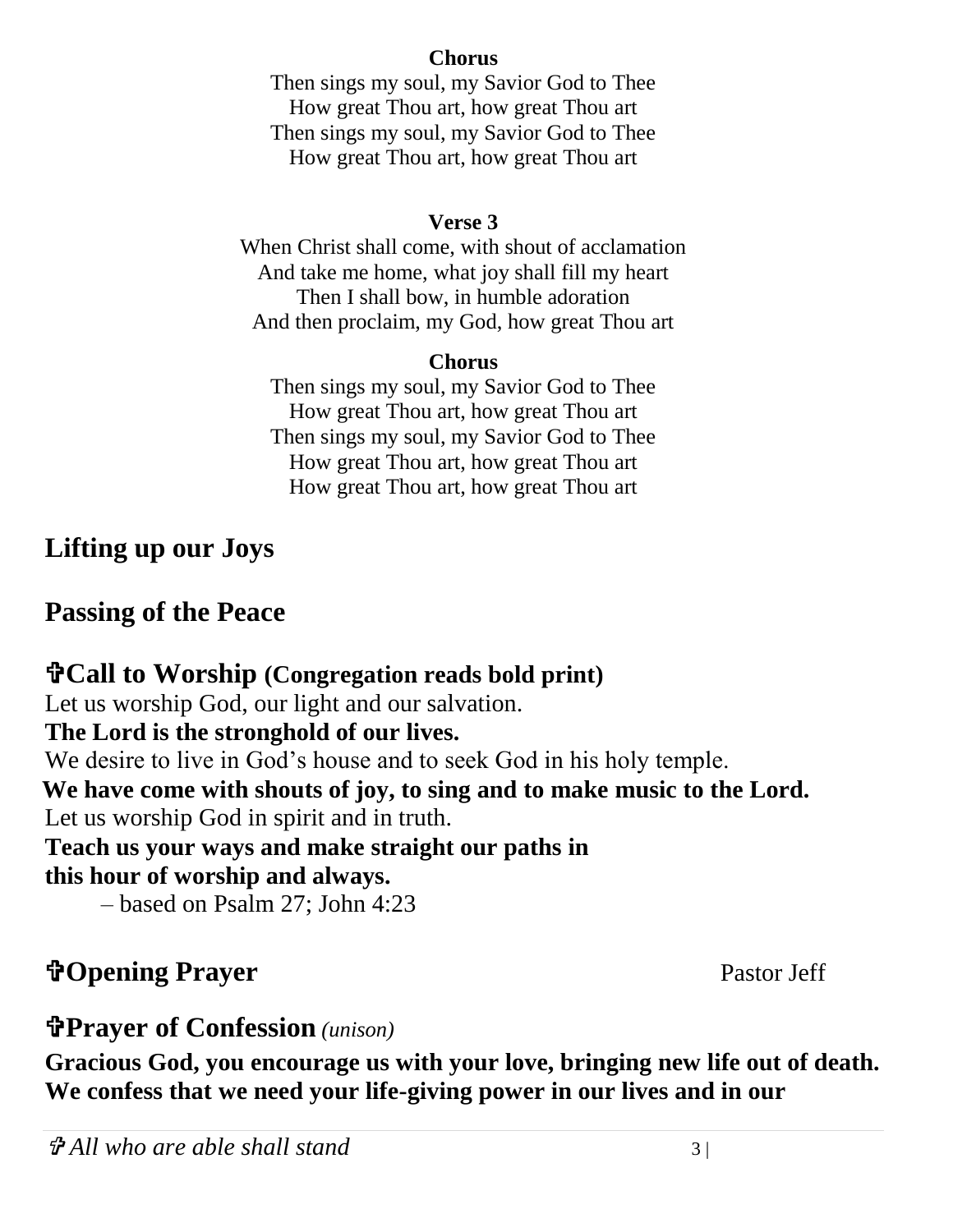**relationships. We have hurt others and have been hurt by them. Forgive us, O God. Pour your Spirit of wisdom and healing upon us, that by our lives and our loving, we may glorify you, through Jesus Christ the risen one.**

*Silent pause for reflection*  **Amen. Assurance of Forgiveness** *(read responsively)* God the Creator brings you new life, forgives and redeems you. Take hold of this forgiveness, and live your life in the Spirit of Jesus. **Thanks be to God! Bible Readings** *Psalm 97; Acts 16:16-34* Elaine Miller **Choir Anthem** *Blades of Grass and Pure White Stones arr. Keith Christopher* **Children's Message Pastor Jeff Pastor's Message** *"Moving Heaven and Earth"*Pastor Jeff

# **The United Church of Christ Statement of Faith**

**We believe in you, O God, Eternal Spirit, God of our Savior Jesus Christ and our God, and to your deeds we testify:**

**You call the worlds into being, create persons in your own image and set before each one the ways of life and death.**

**You seek in holy love to save all people from aimlessness and sin.**

**You judge people and nations by your righteous will declared through prophets and apostles.**

**In Jesus Christ, the man of Nazareth, our crucified and risen Savior, you have come to us and shared our common lot, conquering sin and death and reconciling the world to yourself.**

**You bestow upon us your Holy Spirit, creating and renewing the church of Jesus Christ, binding in covenant faithful people of all ages, tongues, and races.**

**You call us into your church to accept the cost and joy of discipleship, to be your servants in the service of others, to proclaim the gospel to all the world**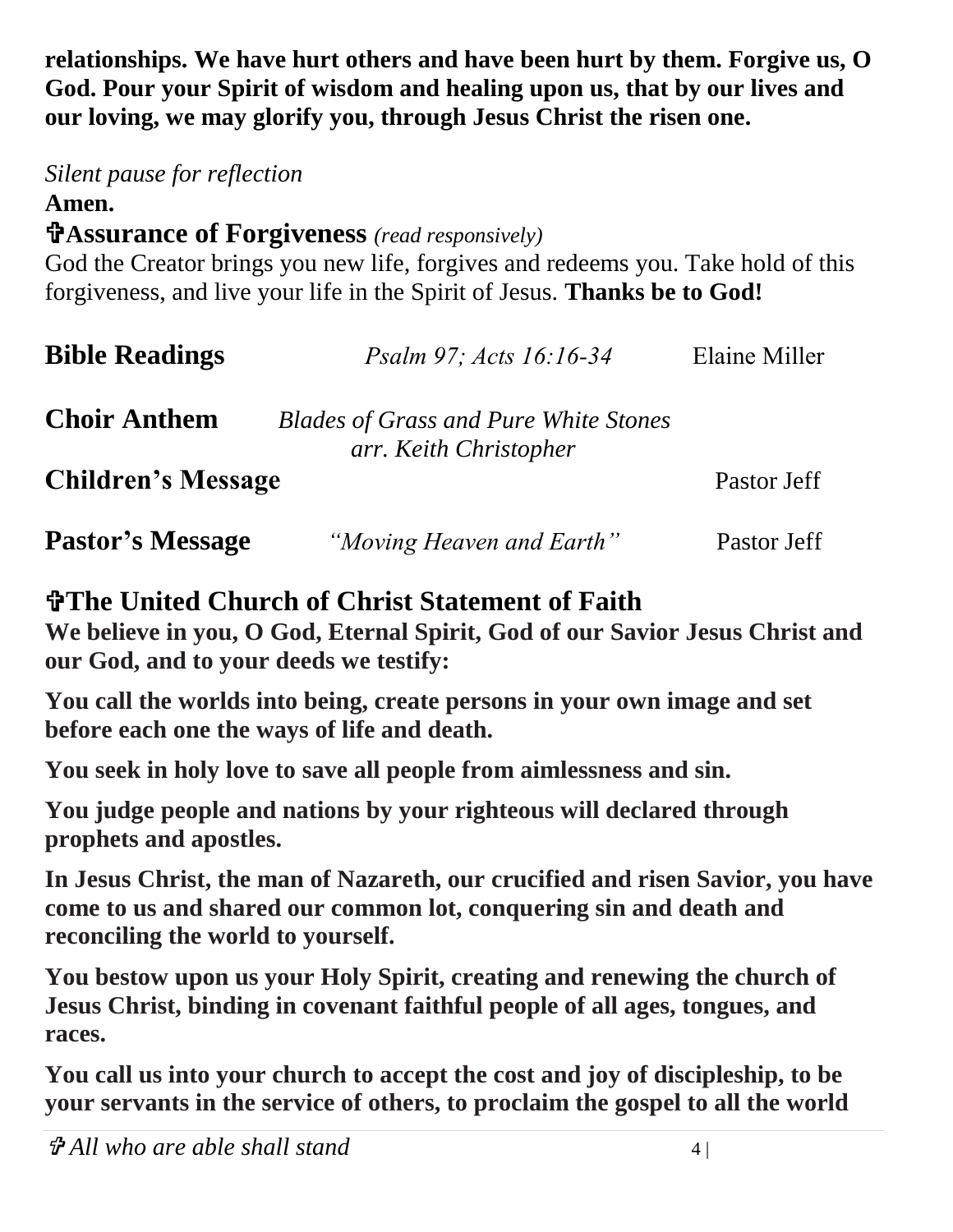**and resist the powers of evil, to share in Christ's baptism and eat at his table, to join him in his passion and victory.**

**You promise to all who trust you forgiveness of sins and fullness of grace, courage in the struggle for justice and peace, your presence in trial and rejoicing, and eternal life in your realm which has no end.**

**Blessing and honor, glory and power be unto you. Amen**.

*(from the UCC Book of Worship)*

## **Giving our Gifts to God**

**Offertory** *Tis so Sweet to Trust in Jesus* arr. Todd Kendall

#### **Doxology**

 **Praise God from whom all blessings flow. Praise God all creatures here below. Praise God above ye heavenly hosts. Praise Father, Son and Holy Ghost. Amen.** 

#### **Prayers of the People**

**The Lord's Prayer** *(unison)*

**Our Father, who art in heaven, hallowed be thy name. Thy kingdom come. Thy will be done, on earth as it is in heaven. Give us this day our daily bread. And forgive us our debts, as we forgive our debtors. And lead us not into temptation, but deliver us from evil. For thine is the kingdom, and the power, and the glory forever. Amen**

**Closing Hymn #476** *I Need Thee Every Hour*

#### **Verse 1**

I need Thee every hour Most gracious Lord No tender voice like Thine Can peace afford I need Thee, O I need Thee Every hour I need Thee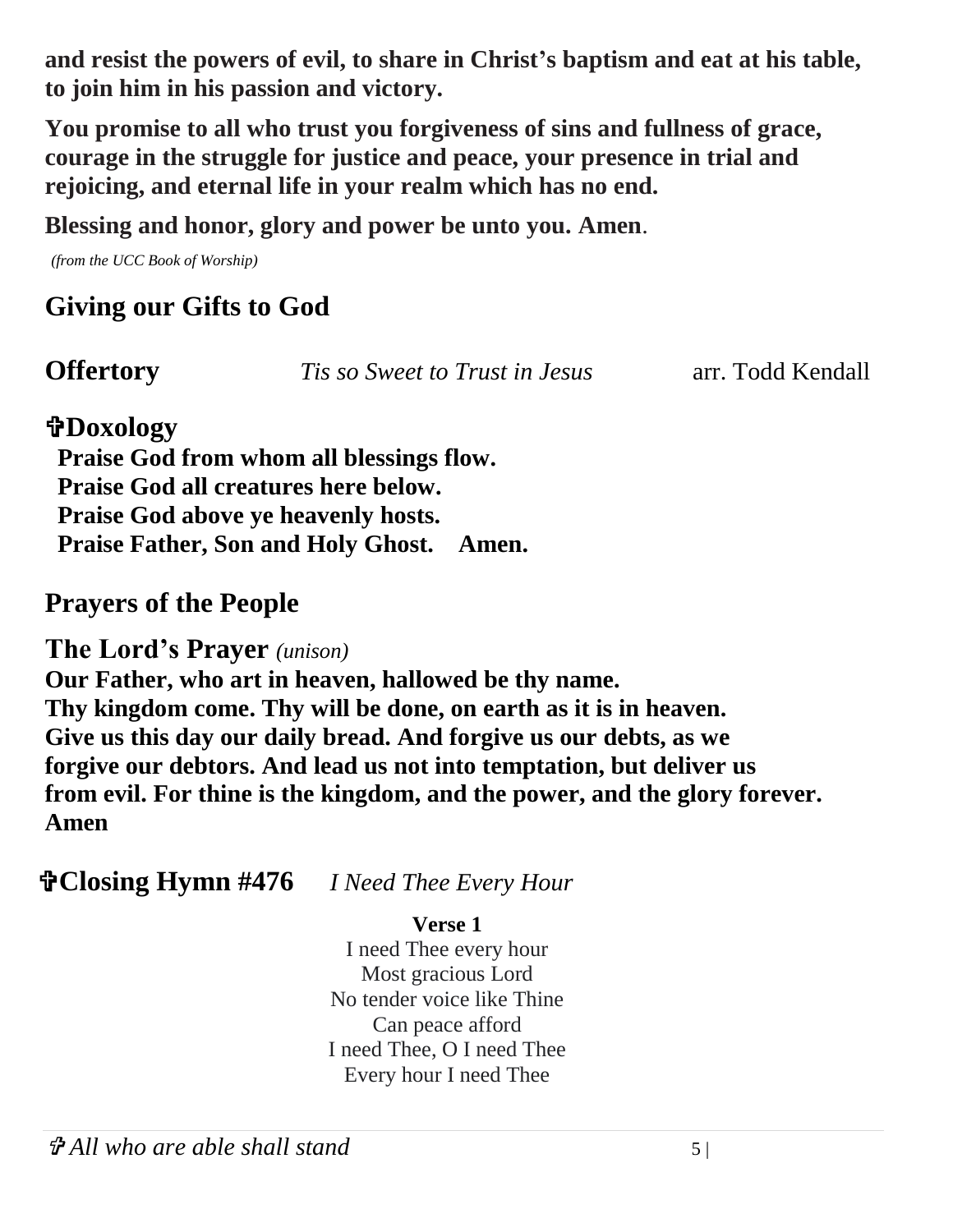O bless me now, my Savior I come to Thee

#### **Verse 2**

I need Thee every hour Stay Thou nearby Temptations lose their power When Thou art nigh I need Thee, O I need Thee Every hour I need Thee O bless me now, my Savior I come to Thee

#### **Verse 3**

I need Thee every hour In joy or pain Come quickly and abide Or life is vain I need Thee, O I need Thee Every hour I need Thee O bless me now, my Savior I come to Thee O bless me now, my Savior I come to Thee

#### **Verse 4**

I need Thee every hour Teach me Thy will And Thy rich promises In me fulfill I need Thee, O I need Thee Every hour I need Thee O bless me now, my Savior I come to Thee O bless me now, my Savior I come to Thee

#### **Sending Forth and Final Blessing**

#### **Threefold Amen (sung)**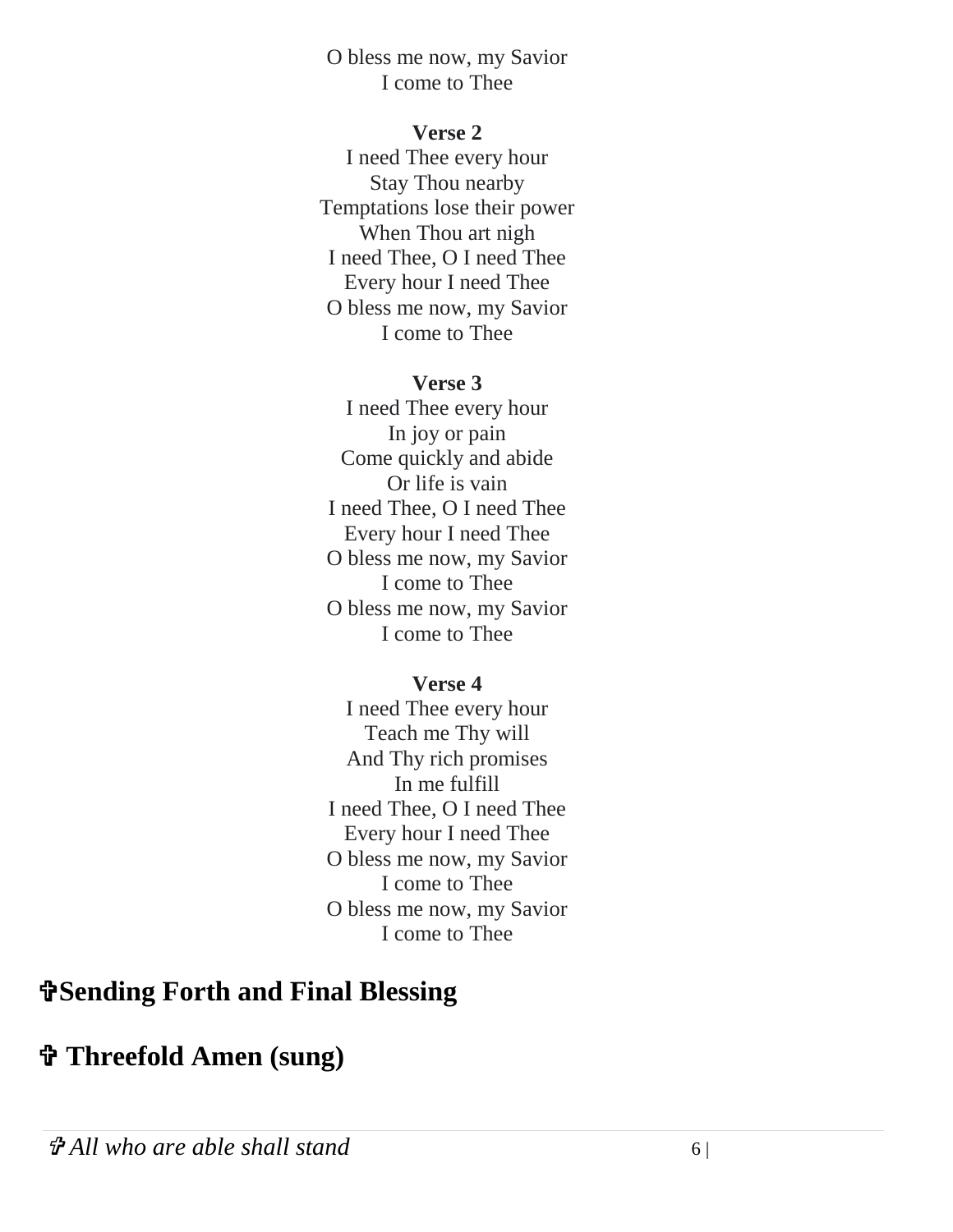#### **Chimes/Meditation**

**Postlude** *The Heavens Declare-Bendetto Marcello*

# *Acolyte: Sophia Spolski*



# *The Altar flowers are given to the Glory of God, in honor of loved ones. Ellen Kirby, Kevin Bound, Chris & Caitlin Brossman. Presented Ellen Kirby*